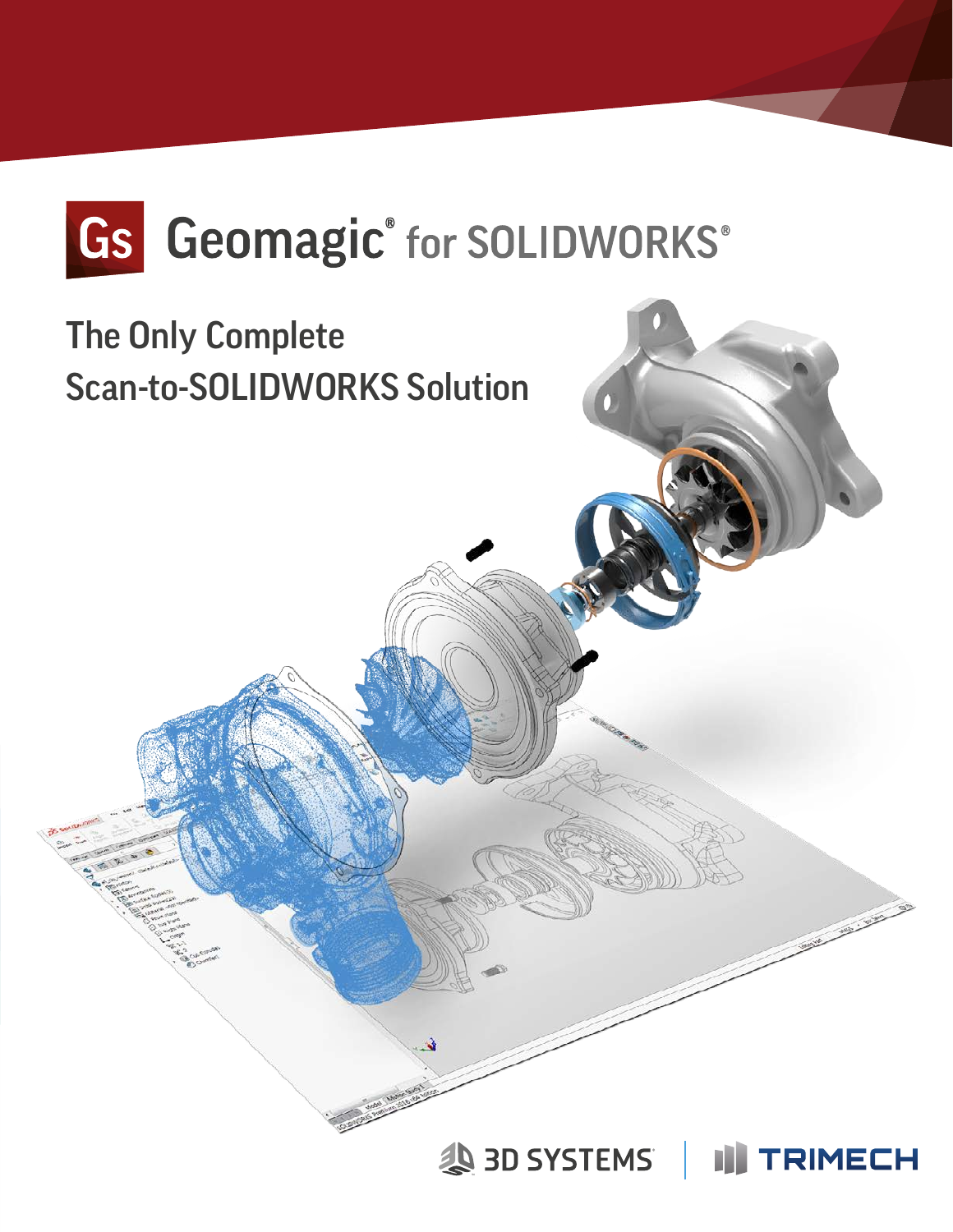# Gs Geomagic® for SOLIDWORKS®

Imagine being able to capture anything in the physical world and have a digital solid model of it in minutes.

**Geomagic® for SOLIDWORKS®** is the industry's most complete integrated Scan-to-SOLIDWORKS model solution. Reduce the time required to build complex 3D models of real world objects by directly scanning or importing scan data into SOLIDWORKS. The advanced, automated wizards quickly and easily create accurate sketches, surfaces or feature-based editable solid parts inside SOLIDWORKS.

Geomagic for SOLIDWORKS is a software toolset that plugs directly into your SOLIDWORKS environment giving you advanced capabilities to make tools point clouds and polygons more usable in your design process. This software supports a range of popular 3D scanners as well as the import of standard point and polygon file formats. You can import data or scan directly in SOLIDWORKS and use the feature extraction wizards to extract CAD sketches, surfaces and solids.

#### Effortless Design At Your Fingertips

Use proven industry-leading tools from Geomagic directly inside your SOLIDWORKS environment. Easily create solid, feature-based parts using the precise scan registration, automated smoothing, mesh editing, auto sketch creation and intelligent extraction of feature tools implemented inside SOLIDWORKS. Make use of deviation analysis tools along-side your modeling process to confidently create CAD bodies that are accurate to your input scan data.

#### Rapidly Recover Lost Design Data

Lost design data? Have an old part with no drawings? Have worn or broken molds that need to be recreated? Bring legacy parts into a digital design environment and combine scan-driven modeling with dimension driven processes. Geomagic for SOLIDWORKS lets you quickly and easily create SOLIDWORKS parts for highly complex and broken parts in one seamless scan-based design workflow.

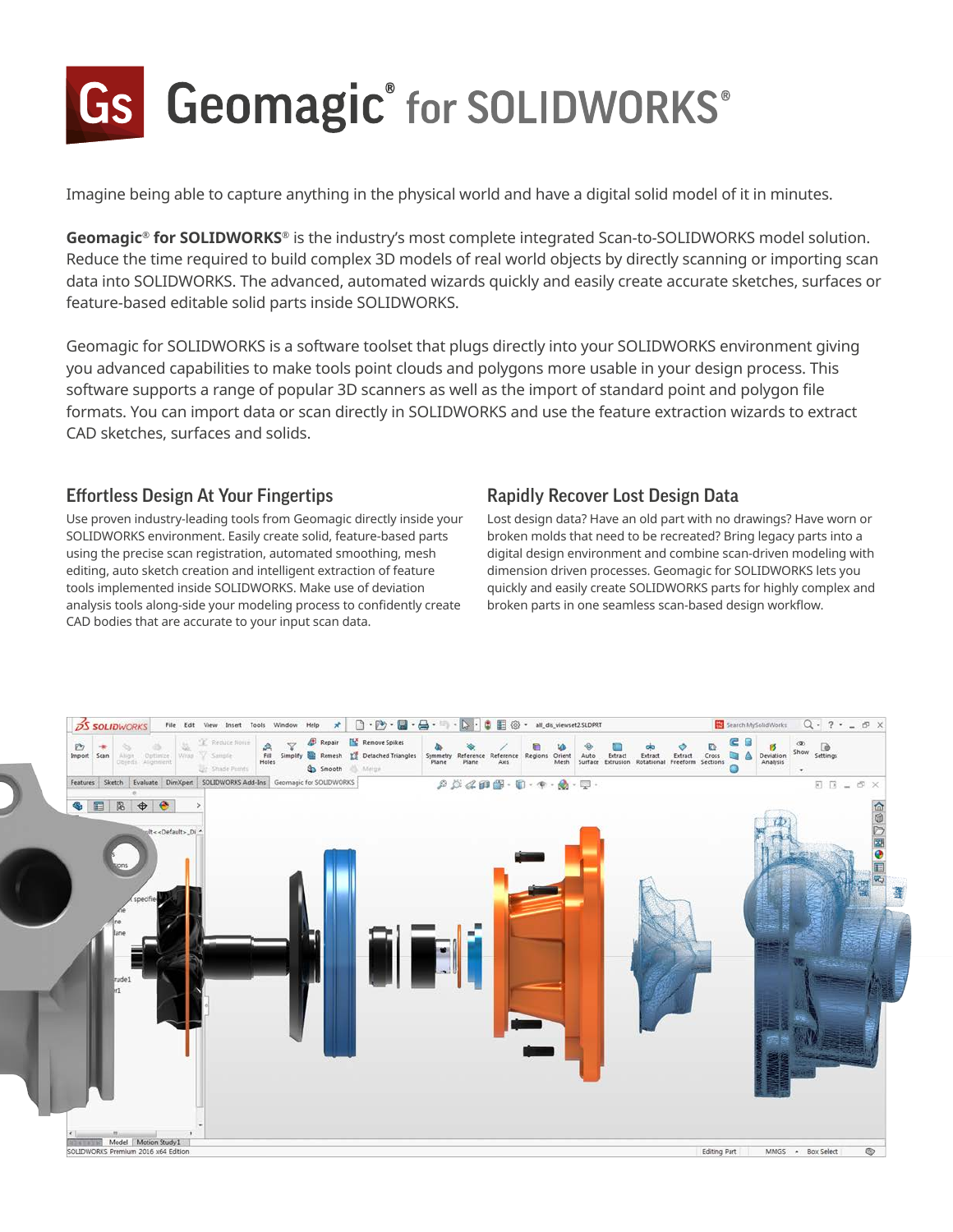## Open Up A World Of Possibilities With Geomagic For SOLIDWORKS

Geomagic for SOLIDWORKS is a bridge between physical parts and your CAD environment enabling rapid design, engineering, and production. Improve upon, learn from, customize and reuse designs that surround you every day. Bring physical objects into SOLIDWORKS and design around existing parts for perfect fits.

### Do The Impossible

Create products that cannot be designed without reverse engineering. Build components that integrate perfectly with existing products or customized parts that require a perfect fit with the human body. Use proven industry-leading tools from Geomagic to make organic shapes useful in your SOLIDWORKS environment. Capture the design intent of complex geometry that cannot be measured any other way.

#### 3D Comparison with Deviation Analysis

Quickly and easily compare a CAD object and a mesh object. Every wizard in Geomagic for SOLIDWORKS has a deviation analysis tool to check feature accuracy as you model. Get real-time information on your features to help make design decisions and maintain design intent.

#### Powerful and Flexible

Create solid parts with Geomagic for SOLIDWORKS. The combination of mesh editing and point cloud processing, automatic and guided feature extraction and accurate and fast exact surface fitting to organic 3D scans help create useful feature-based solid models. Now, you can scan virtually anything and create manufacturing-ready designs.

#### Scanning Freedom

Geomagic for SOLIDWORKS supports a range of industrial 3D scanners for direct Scan-to-SOLIDWORKS including Creaform, FARO, Hexagon, Nikon, Vialux and the Capture scanner from 3D Systems. Truly integrated 3d scanning and probing capability allow for noncontact measurement of complex or delicate shapes, as well as the contact measurement of geometric features.



# Scan in SOLIDWORKS

Capture physical objects in 3D directly inside SOLIDWORKS using the Geomagic Capture® 3D Scanner - the most powerful, integrated, industrial-grade 3D scanner and software system. Bring the real world into the digital world, and leverage existing shapes and designs in your own. Add complex design elements and build creative models around scanned components.